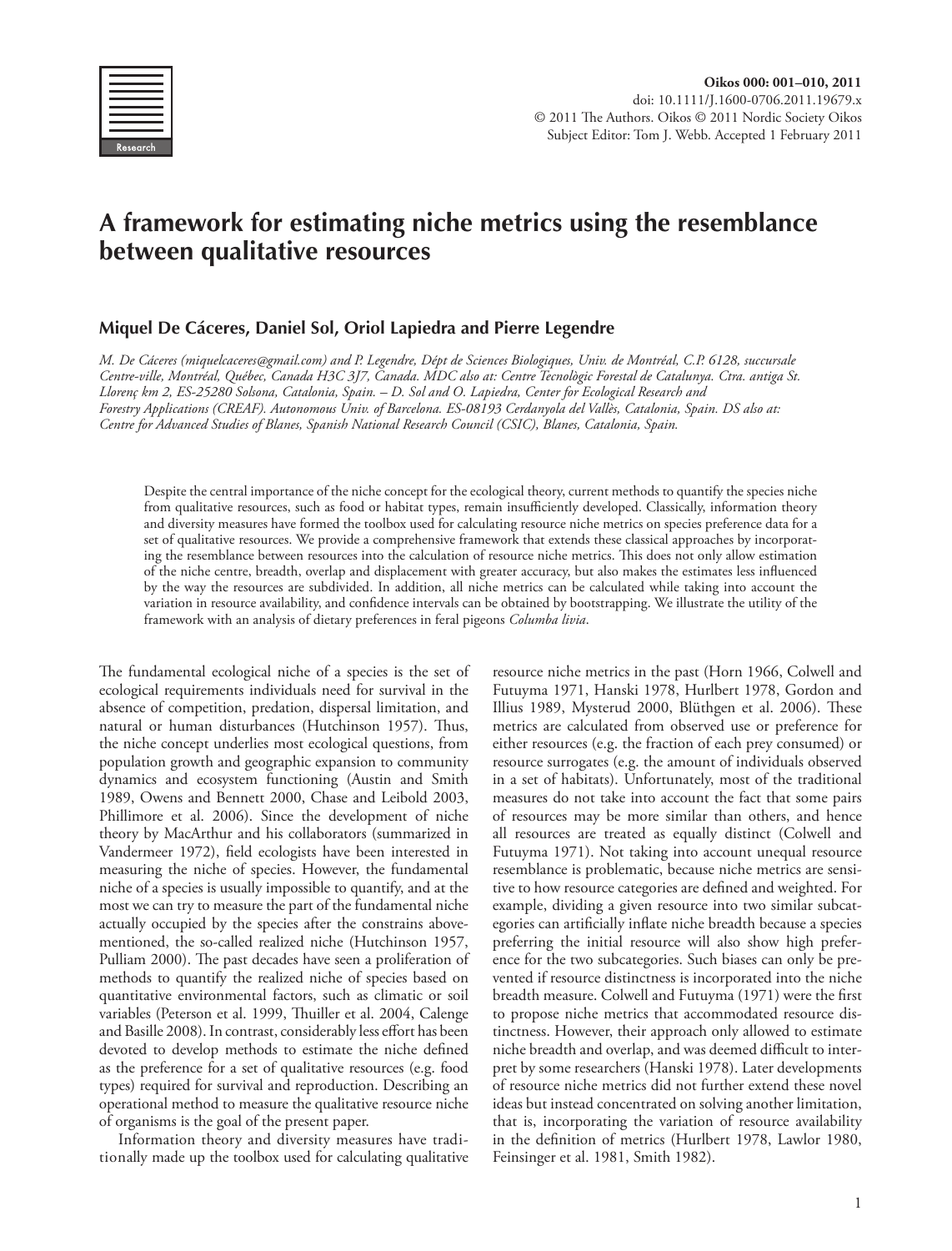The framework we describe in the present paper revisits Colwell and Futuyma (1971) ideas in an attempt to produce niche metrics that are more accurate and less affected by the way the different resources are defined. Like their approach, our method incorporates the resemblance between resources into the calculation of resource niche metrics. Unlike their approach, ours is more general, making it possible to estimate a large number of niche metrics, which we define either using existing indices, like Rao's (1982) diversity, or proposing new ones. In addition, our framework allows a graphical representation of the niche in the resource space. It also allows incorporating the variation in resource availability in the computation of resource metrics, for the cases where this is deemed necessary, and it may be implemented at different ecological levels (including individuals, populations, species and communities) and within different temporal and spatial scales (Bolnick et al 2003, Devictor et al. 2009). Finally, our framework makes it possible to estimate confidence intervals for resource niche metrics by using the bootstrap approach described in Mueller and Altenberg (1985), thus considering uncertainty in niche assessment.

An important aspect of our framework is the estimation of the degree of distinctness between resources to be incorporated in the niche metrics. Colwell and Futuyma (1971) argued that this distinctness should be assessed from the point of view of the species perception, by using the information on resource preferences. However, computing resource distinctness in terms of the species perception has an element of circularity because preferences are used twice, first to quantify the distinctness between resources and then to estimate the niche parameters based on resource distinctness. A way to circumscribe this problem is to quantify the distinctness between resources based on features of the resource categories that are ecologically meaningful and relevant for the purpose of the study. For example, in a food sources analysis of a graminivorous bird, like the one we present later on to illustrate the method, it may be appropriate to consider the size and hardness of the seeds as these attributes are known to affect foraging performance (Herrel et al. 2009).

In the following section, we describe the details of the proposed framework, and describe the metrics we suggest to define the qualitative resource niche of organisms. We also explain the derivation of bootstrap confidence intervals for niche metric estimates. We then move to an example of application where we explore the trophic niche of feral pigeons *Columba livia*. We conclude by discussing the advantages and limitations of the suggested framework as well as the applications that we envision in the future. All the proposed methodological developments have been implemented in an R package called 'resniche', which is currently availablefrom the first author's website (<http://sites.google.com/site/miqueldecaceres/>).

# **The method of resource niche analysis**

### **Resource use, availability and preference**

Although, for simplicity, the following description focuses on niche analyses at the species lever, the method can be applied to other ecological levels (see worked example). Resource niche analyses are based on observations of species resource use. Let *s* be the number of species and *r* be the number of resources used by those species (e.g. food types, habitats or substrates). Resource use data is often in the form of an *s r* table **U** where each  $u_{ii}$  value is a quantitative assessment of how much species *i* is using resource *j* (Fig. 1a). If resources are habitat types, a given  $u_{ii}$  value will typically be an assessment of the number of individuals, cover or biomass of the target species in habitat *j*. If resources are diet types,  $u_{ii}$  values will be assessments of food consumption, such as prey numbers, volumes or masses (Griffiths 1986, Vitt and Pianka 2005). Now let **P** be the  $s \times r$  table obtained after dividing each value  $u_{ii}$  by the sum of values of the corresponding row. Each  $p_{ii}$  value is hence a proportion expressing the 'relative resource use' that species *j* makes of resource *i*.

Resource use is not the same as resource preference, especially if resource availability differs within the area of study (Hurlbert 1978, Lawlor 1980, Feinsinger et al. 1981, Smith 1982). If a particular resource is relatively scarce it may represent only a small proportion of use, even if the species has a high preference for that resource. Conversely, some resources for which the species preference is low may be frequently used simply because they are abundant. Although in most real communities the distinction between resource use and preference will be difficult to make, we think that resource niche metrics should be computed on the basis of estimates of the species' resource preferences. Whether or not species resource use values can be taken as representing species preferences is a question that should be tackled before computing niche metrics. Let **p** be the relative resource use vector of a given target species (i.e. a row of matrix **P**), and let **q** be a vector of availability values for these same resources (i.e.  $q_i$  is the proportion of resource *i* available for use, Fig. 1B). When there is information on resource availability, species relative preference values can be calculated as:

$$
f_j = \frac{p_j / q_j}{\sum_{j}^{r} p_j / q_j} \tag{1}
$$

If the distributions of the target species resource use and that of resource availability are equal, then the species has equal preference for all resources (Fig. 2a). If, however, the target species uses resources in equal proportions but those are not equally available then the relative resource preferences are uneven (Fig. 2B). Finally, note that if resource availability data are not available or are not taken into account, the relative species preference vector **f** is equal to the vector of relative resource use, that is  $f_j = p_j$  for all resources.

#### **The resource space**

The key feature of our framework is the consideration of the geometric relationships between resources. These are described using an  $r \times r$  distance matrix **D**, where each element  $d_{ik}$  contains the distance between the pair of resources *j* and *k* (Fig. 1c). The  $d_{ik}$  values may be obtained from relevant attributes of the resources considered. For example, for a dietary analysis one could use features such as prey size, nutritional content or even palatability or toxicity. Although **D** can be computed using any distance function, in order to facilitate the interpretation of some niche metrics we require that distance matrix **D** be Euclidean (Gower and Legendre 1986) and the distance values be bounded between zero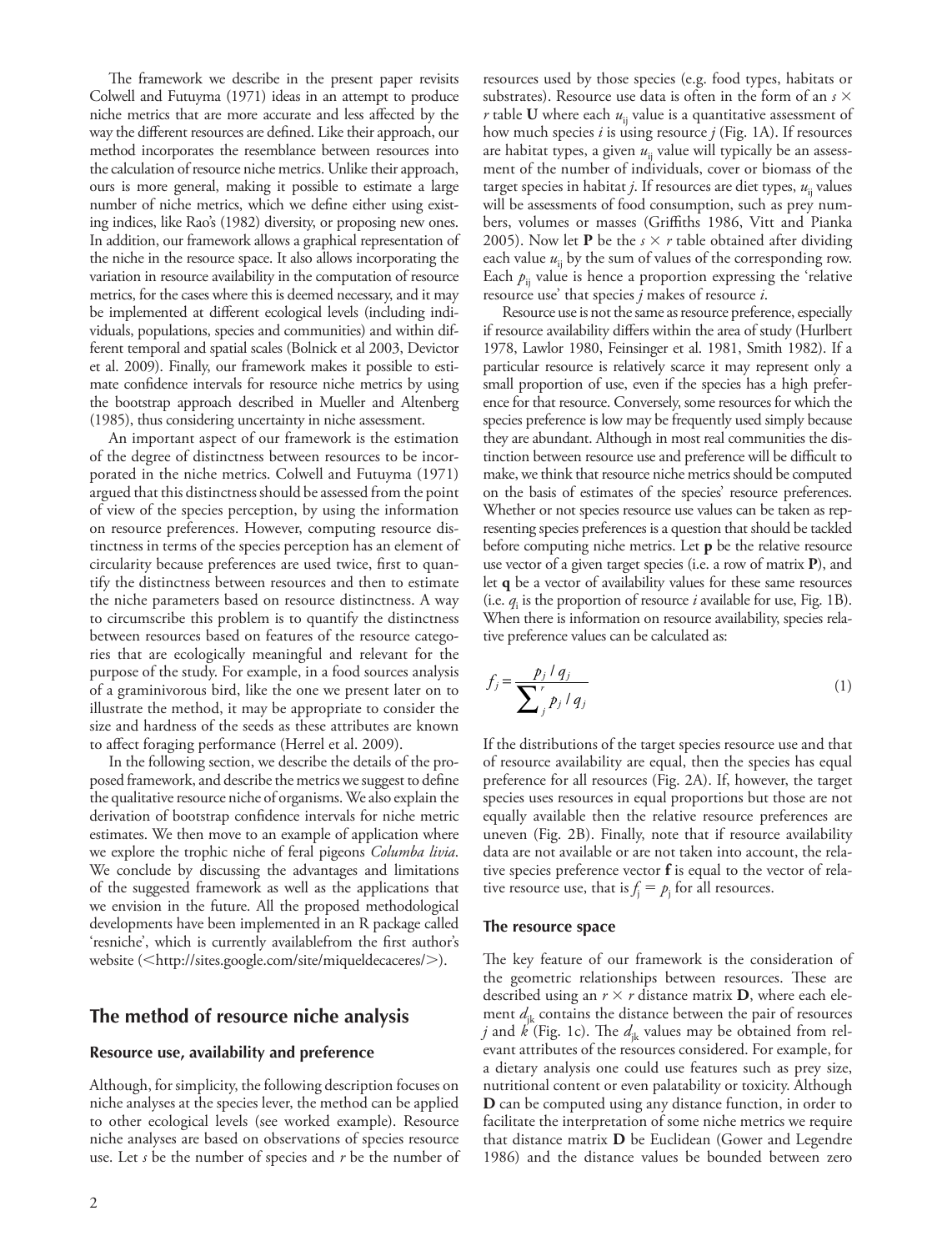

Figure 1. Example of the proposed framework for resource niche analysis. The table of observed resource use (a), the vector of resource availability (b) and the distance matrix among resources (c) are the input data of the method. Estimates for resource niche breadth, niche overlap and niche centre displacement, as well as the corresponding confidence intervals, are shown in (d). A principal coordinates analysis of matrix **D** is used to display the resource space (e–f), where the species preferences are represented using circles whose sizes are proportional to the preference value. Dashed circles indicate the lower and upper values of the confidence interval for preference values. The niche centre can be displayed (black dots) along with the 95% confidence intervals in each resource dimension.

(when the two resources are completely equivalent) and one (when the two resources are completely distinct). For distance functions that do not produce Euclidean distance matrices (e.g. the Bray–Curtis and Gower distances), the **D** matrix can usually be made Euclidean by taking the square root of the  $d_{ik}$  values (Legendre and Legendre 1998, Table 7.2). If similarity values are available, one can easily transform them into distances. An advantage of having the distance relationships between resources is that one can display resource niches in an ordination diagram. To this aim, we suggest conducting a principal coordinate analysis (PCoA, Gower 1966) from table **D**. Using this procedure, we obtain a table **X** with *r* rows (resources) and *m* principal coordinate axes (where *m* is between 1 and *r –* 1) that represents the resource relationships in an Euclidean space. We will refer to these axes as defining the 'resource space'. The species resource preferences can then be displayed in the resource space by using symbol sizes proportional to the resource preference values (Fig. 1e–f).

### **Resource niche metrics**

In our framework one uses the resource space (i.e. either matrix **X** or, equivalently, matrix **D**) in the computation of resource niche metrics. In what follows, we use vector **f** as description of the resource preference of the target species. For niche metrics aimed at comparing two niche configurations (corresponding to either two distinct species or to one

species in two distinct situations), we will represent the two vectors of relative resource preferences by  $f_1$  and  $f_2$ .

Niche centre – The centre of the species niche in the resource space is computed by averaging the coordinates of the resources preferred by the species, that is

$$
\bar{x}_l = \sum_{j=1}^r f_j x_{jl} \tag{2}
$$

where  $x_i$  is the position of the *j*th resource on the *l*th axis of the resource space. If the species equally prefers all resources (i.e., if  $f_i = 1/r$ ) then the niche centre will be at the overall centre of **X**.

Niche breadth – Early studies on niche analysis with qualitative resources measured the niche breadth with diversity measures, such as the Shannon–Wiener information index or the inverse of Simpson's concentration (Levins 1968, Colwell and Futuyma 1971, Hanski 1978, Griffiths 1986). In order to assess niche breadth while taking into account the relationships among resources, we suggest using Rao's quadratic entropy (Rao 1982), which is a general diversity measure that has been recently recommended to assess both functional and taxonomic diversity, and whose mathematical properties have been extensively studied (Shimatani 2001, Champely and Chessel 2002, Pavoine et al. 2005, Ricotta and Szeidl 2006, Ricotta and Marignani 2007). We chose the following notation for Rao's entropy:

$$
B_D = \frac{1}{2} \sum_{j=1}^{r} \sum_{k=1}^{r} f_j f_k d_{jk}^2
$$
 (3)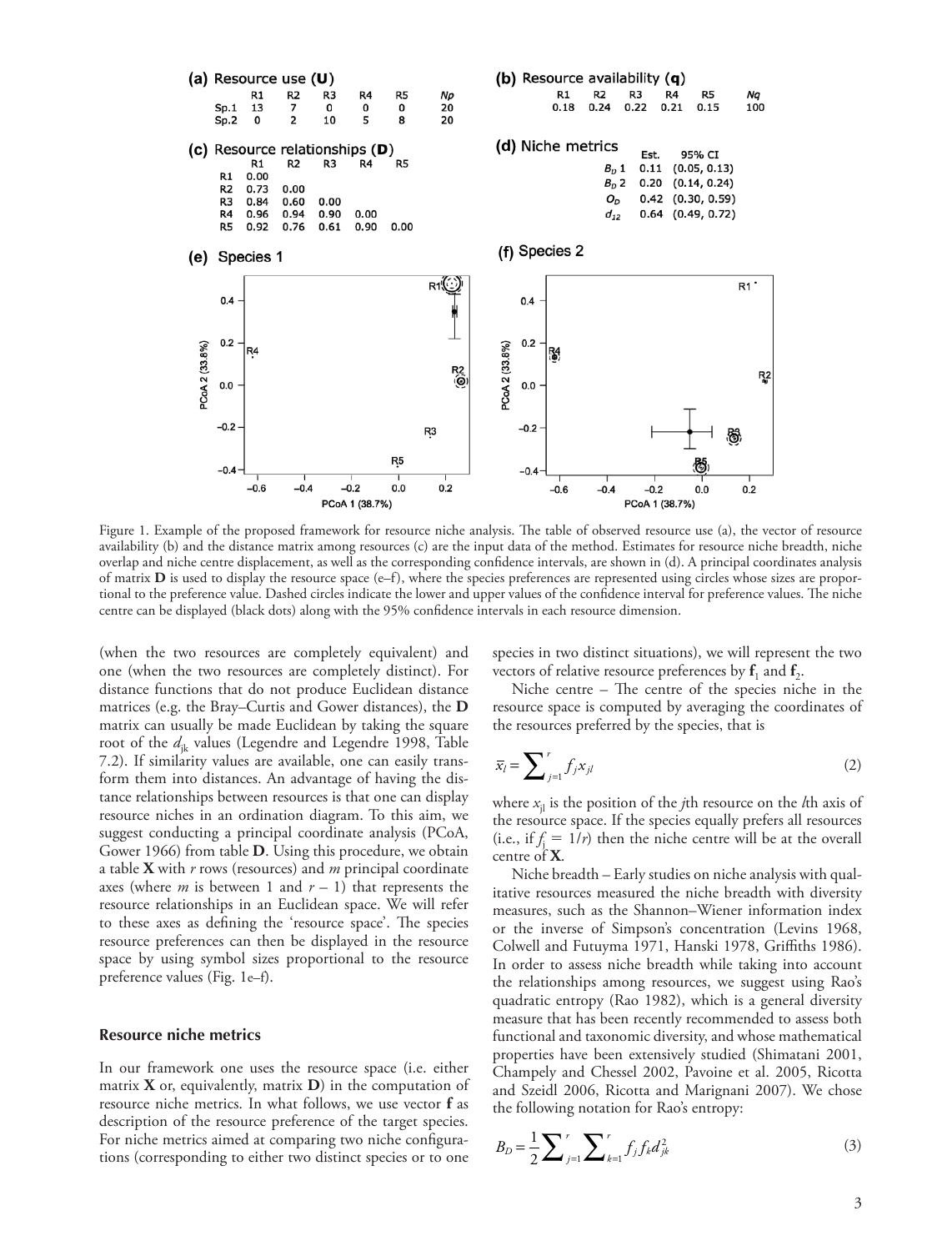

Figure 2. Two examples of how resource availability in the sampled area and target species resource use determine the species resource preference as calculated using Eq. 1.

Equation 3 has been referred to as the Euclidean diversity coefficient (Champely and Chessel 2002). We can see that  $B<sub>D</sub>$  can be interpreted as 'half the average squared distance among the resources preferred by the target species'. An advantage of using *d*2 instead of *d* for Rao's entropy is that in the former case it becomes equal to 'the total variability among resources using the relative preference values as weights':

$$
B_D = \sum_{l=1}^{m} \left[ \sum_{j=1}^{r} f_j (x_{jl} - \overline{x}_l)^2 \right]
$$
 (4)

Therefore, the same quantity can be obtained using table **X** instead of **D** (Champely and Chessel 2002). The minimum niche breadth is 0; this value is obtained when all resources used are equal or when a single resource is used. For completely distinct resources (i.e. when the  $d_{ik} = 1$  for  $j \neq k$ )  $B_D$ becomes the half the Gini–Simpson index (Shimatani 2001, Pavoine et al. 2005):

$$
B_D = \frac{1}{2} (1 - \sum_{j=1}^{r} f_j^2)
$$
 (5)

and the upper bound of  $B<sub>D</sub>$  occurs for equal preference (i.e.  $f = 1/r$ ). In general, however, the preference vector that yields a maximum value of  $B<sub>D</sub>$  will vary depending on the resource distance values (Shimatani 2001).

Distance between niche centres – The distance between niche centres is a simple and intuitive measure to compare the niche of two species, or to assess temporal displacements of the centre for a single species. This distance can be calculated from either **X** or **D** (Cuadras et al. 1997, Champely and Chessel 2002):

$$
d_{12}^2 = \left\| \overline{\mathbf{x}}_1 - \overline{\mathbf{x}}_2 \right\|^2 \tag{6a}
$$

$$
d_{12}^2 = \sum_{j=1}^r \sum_{k=1}^r f_{1j} f_{2k} d_{jk}^2 - B_{D1} - B_{D2}
$$
 (6b)

Niche overlap – Resource niche overlap was defined in multiple ways in the past (Horn 1966, Schoener 1970, Colwell and Futuyma 1971, Pianka 1974, Sale 1974, Hurlbert 1978) and comparative studies exist (Ricklefs and Lau 1980, Linton et al. 1981, Mueller and Altenberg 1985). A measure that was frequently used was the cosine of the angle between the two vectors of relative resource preferences (Pianka 1974, Lawlor 1980, Rotenberry and Wiens 1980, Slobodchikoff and Schulz 1980):

$$
O = \frac{\sum_{j=1}^{r} f_{1j} f_{2j}}{\sqrt{\sum_{j=1}^{r} f_{1j}^{2} \sum_{j=1}^{r} f_{2j}^{2}}}
$$
(7)

which is symmetrical and ranges from 0 (no overlap) and 1 (complete overlap). We suggest here generalizing Eq. 7 to take into account the resemblance between resources (Appendix A.1.1):

$$
O_{D} = \frac{\sum_{j=1}^{r} \sum_{k=1}^{r} f_{1j} f_{2k} (1 - d_{jk}^{2})}{\sqrt{\sum_{j=1}^{r} \sum_{k=1}^{r} f_{1j} f_{1k} (1 - d_{jk}^{2}) \sum_{j=1}^{r} \sum_{k=1}^{r} f_{2j} f_{2k} (1 - d_{jk}^{2})}}
$$
(8)

This index of overlap is also bounded between 0 (no overlap) to 1 (complete overlap).  $O_D$  will only yield zero overlap if the two vectors of preferences do not share any resource, and the resources preferred in one niche are completely distinct from the resources preferred in the other. This means that two species, one species preferring one resource only and the other preferring another resource, will still have some degree of niche overlap if the two resources have some similarity. When the two vectors of preferences are equal, the overlap is always one regardless of the resemblance between resources.

#### **Statistical inference on resource niche metrics**

Niche metric estimates should be reported along with an indication of variance or a confidence interval (Fig. 1D). Studies have been published that develop analytical approximations to the variance of resource metrics (Smith 1982, Mueller and Altenberg 1985) or generate confidence intervals for estimates on the basis of re-sampling methods (Ricklefs and Lau 1980, Mueller and Altenberg 1985). All resource niche metrics presented here can be easily incorporated in the bootstrap framework described by Mueller and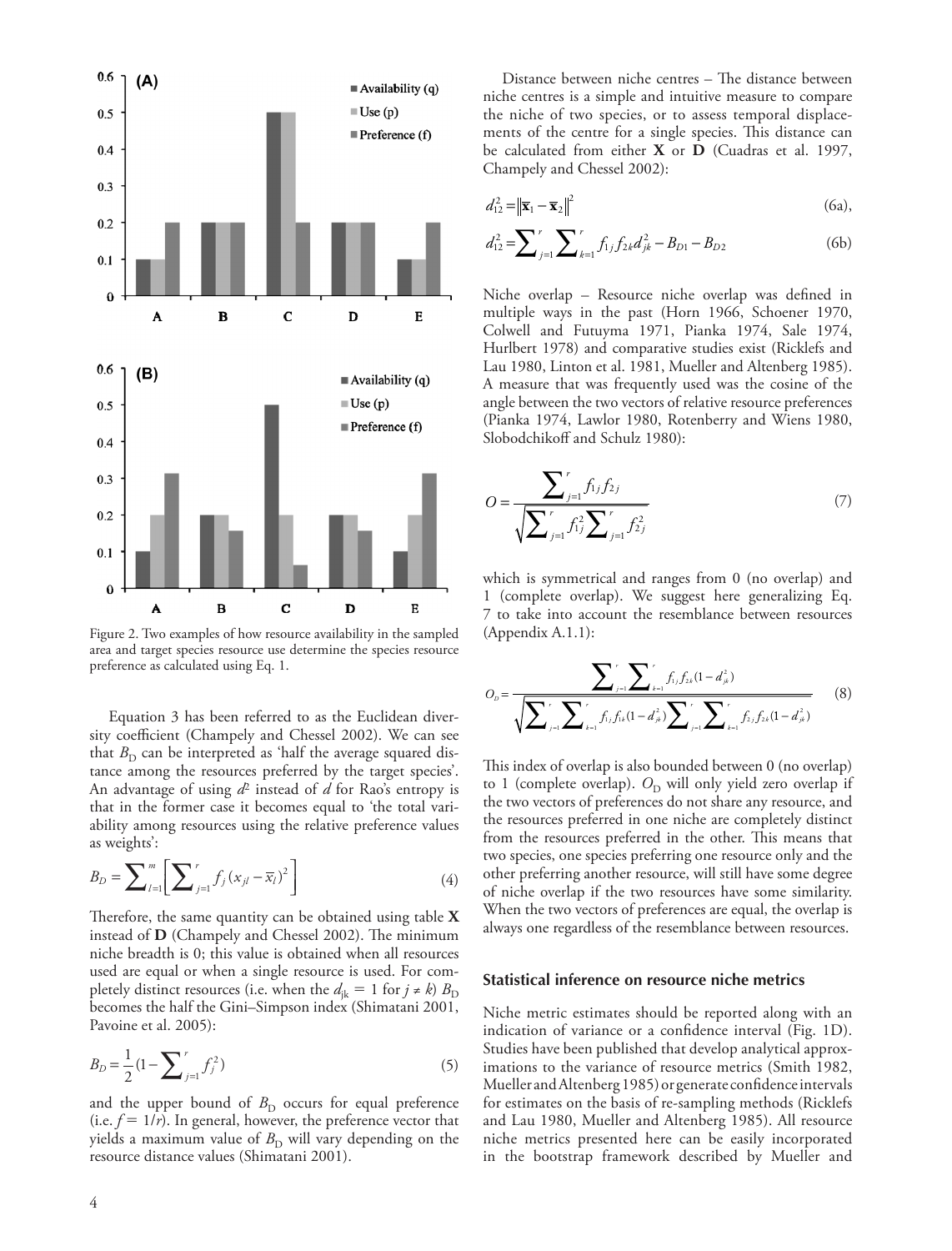Altenberg (1985) and we will only briefly repeat it. An important point is that we consider the resource space (**D** or **X**) as fixed, whereas both the species resource use and resource availability are random variables. Assume we obtained the estimates of relative resource use **pˆ** from a sample of size  $N_p$ . If each of the  $N_p$  observations is independent and identifies the use of a single resource (e.g. the species was observed once hunting that prey or in that habitat), then bootstrap samples **pˆ \*** can be generated by using a multinomial distribution with sample size  $N_p$  and probability values taken from the sample estimates. However, if the target niche (for a population or a species) is described by directly measuring **u** (or **p**) on several individuals (e.g. for every individual we assessed the proportions of food types from his stomach content), then individuals are the units to be re-sampled with replacement. One pools the resource use vectors of re-sampled individuals in order to obtain **pˆ \*** for the bootstrap sample. Moreover, if relative resource availability estimates **qˆ** are available from a sample of size  $N_a$ , then bootstrap samples  $\hat{\mathbf{q}}^*$  can also be generated using a multinomial distribution. Each pair **pˆ \*** and **qˆ \*** of bootstrap samples is then used to calculate the bootstrap estimate for the species preference vector **f ˆ\*** (Eq. 1) and, assuming the resource relationships to be fixed, the bootstrap estimate for any resource niche metric. After generating many pairs of bootstrap samples one obtains a bootstrap distribution of the resource niche metric and calculates confidence intervals (Manly 1997).

# **Example: diet preferences in two populations of feral pigeons** *Columba livia*

We provide here an example of resource niche analysis where the main goal is to quantify the differences in foraging niche breadth of feral pigeons based on diet preferences. We used information from an ongoing food preference experiment. In brief, we captured free-ranging feral pigeons in two localities (Moià and Barcelona) in Catalonia (northeastern Spain), located 50 km apart. After capture, individuals were kept in outdoor aviaries for acclimatization during two weeks. Food consisted in a mixture of seeds containing the six food types later used in the experiments. After acclimatization, birds were placed in individual cages and habituated for two days. The food choice experiment started after 18 h of food deprivation, when individuals were offered a six-section circular plexiglas feeder containing 10 g of six different seed types (green peas, oats, popcorn maize, soybeans, sunflower seeds and wheat). Pigeons rarely consumed more than 10 g of seeds during an experiment, which ensured that food consumption closely reflects food preferences of individuals. Individuals were allowed to feed for 20 min, after which we removed the feeder and measured the remaining amount of each food type with a digital precision balance. The quantity of each seed type consumed by each individual was estimated by subtracting this quantity from the initial amount of 10 g. All animal care, husbandry and experimental procedures were in accordance with the Spanish code of practice for the care and use of animals for scientific purposes and were approved by the Generalitat de Catalunya (0152S, Dept de Medi Ambient i Habitatge).

We characterized the six seed types using descriptors of nutritional content (hydrocarbons, fats and proteins), as well as length and width (Table 1a). These variables were standardized in order to remove differences due to units of measurement and the transformed variables were used to calculate the Euclidean (i.e. Pythagorean) distance between pairs of seed types. We then divided the resulting distance matrix by its maximum value so as to obtain distances bounded between zero and one (Table 2). Popcorn, oats and wheat seeds were the most similar food types, solely differing in seed dimensions (Table 1a). In contrast, the maximum distance value was obtained between wheat and sunflower. Whereas wheat seeds are richer than sunflower seeds in carbohydrates content, the latter are richer in proteins and especially fat. Moreover, sunflower seeds are much longer than wheat seeds (Table 1a). We studied diet resource niche at two ecological levels: individual and population.

Table 1. Seed nutritional and size characteristics (a), seed consumption (b) and calculated preference (c) for individuals of the two Pigeon populations: Barcelona (23 individuals) and Moià (19 individuals).

| (a) Seed characteristics          | Oats                  | Peas                  | Popcorn                | Soy                    | Sunflower              | Wheat                 |       |
|-----------------------------------|-----------------------|-----------------------|------------------------|------------------------|------------------------|-----------------------|-------|
| Proteins (g in 100 g)             | 17                    | 25                    | 9                      | 40                     | 21                     | 11                    |       |
| Carbohydrates (g in 100 g)        | 66                    | 60                    | 74                     | 33                     | 20                     | 75                    |       |
| Fat (g in 100 g)                  |                       |                       | 5                      | 22                     | 51                     | $\overline{2}$        |       |
| Length (mm)                       | 8.079                 | 7.471                 | 8.084                  | 5.132                  | 10.328                 | 5.966                 |       |
| Width (mm)                        | 0.969                 | 6.889                 | 3.803                  | 3.762                  | 2.018                  | 3.099                 |       |
| (b) Seed consumption (g)          | Oats                  | Peas                  | Popcorn                | Soy                    | Sunflower              | Wheat                 | Total |
| Barcelona population              | 7.1                   | 0.2                   | 4.1                    | 3.4                    | 65.8                   | 63.9                  | 144.5 |
| Moià population                   | 0.2                   | 2.3                   | 11.5                   | 5.7                    | 6.9                    | 100.4                 | 127.0 |
| (c) Seed preference (with 95% CI) | Oats                  | Peas                  | Popcorn                | Soy                    | Sunflower              | Wheat                 |       |
| Barcelona population              | 4.9%<br>(0.4, 13.8)   | $0.1\%$<br>(0.0, 0.4) | $2.8\%$<br>(0.4, 5.9)  | $2.4\%$<br>(0.1, 8.2)  | 45.5%<br>(27.0, 28.5)  | 44.2%<br>(28.5, 61.8) |       |
| Moià population                   | $0.2\%$<br>(0.0, 0.6) | $1.8\%$<br>(0.0, 6.7) | $9.1\%$<br>(3.1, 16.4) | $4.5\%$<br>(0.1, 11.2) | $5.4\%$<br>(0.5, 17.3) | 79.1%<br>(65.6, 87.9) |       |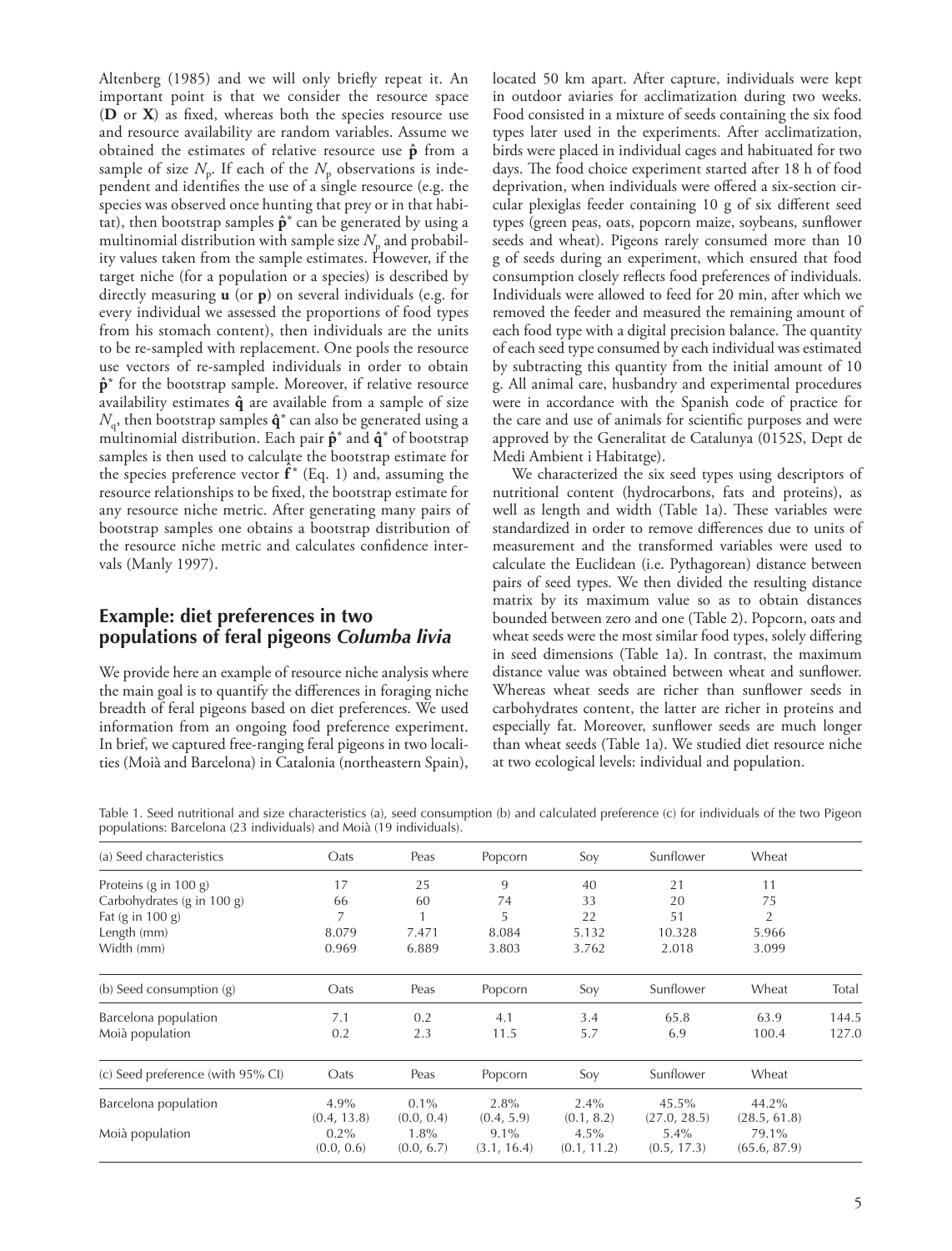Table 2. Matrix of distances between seed types.

|           | Oats  | Peas  | Popcorn | Sov   | Sunflower |
|-----------|-------|-------|---------|-------|-----------|
| Peas      | 0.703 |       |         |       |           |
| Popcorn   | 0.371 | 0.507 |         |       |           |
| Soy       | 0.774 | 0.665 | 0.864   |       |           |
| Sunflower | 0.766 | 0.977 | 0.878   | 0.867 |           |
| Wheat     | 0.395 | 0.571 | 0.284   | 0.774 | 1.000     |

#### **Diet niche at the individual level**

We calculated niche centres (Eq. 2) and niche breadths (Eq. 3 or 4) for each individual. Unfortunately, we did not have replicates of the experiment at the individual level, which prevented us from calculating confidence intervals for the different niche statistics. Individuals of the Barcelona population most often ate wheat and sunflower seeds, with a lot of variability in the proportions. In contrast, individuals of the Moià population ate either only wheat or combined with small amounts of other seed types, but generally avoided sunflower seeds (Fig. 3). Consequently, foraging niche should be broader for Barcelona than Moià individuals. This difference was significant when taking into account differences among seeds (Wilcoxon rank test,  $W = 328$ ,  $p = 0.005$ ) but not if seeds were considered equally distinct (W = 262, p = 0.2729). This result can be explained by the fact that the maximum distance occurred between sunflower and wheat seeds. Since Barcelona individuals ate mostly these two seed types, their niche breadths were quite similar regardless of resource distinctiveness. The Moià pigeons that ate wheat and similar seeds, such as popcorn, had much narrower foraging niche when resource distinctiveness was considered.

#### **Diet niche at the population level**

We assessed seed consumption at the population level by summing up the food consumptions of individuals belonging to each population (Table 1b). In this case, we were able to calculate bootstrap confidence intervals for niche metrics. We first calculated bootstrap estimates of seed consumption for a given population by re-sampling its individuals with replacement and summing up the food consumptions of the individuals in the sample. Bootstrap estimates of niche statistics were then computed using these bootstrapped seed consumption values. The preference values at the population level indicated the same differences in preference as appeared at the individual level (Table 1c): while in the Barcelona population seed preference is divided between wheat (45.5%) and sunflower (44.2%), in the Moià population wheat seems to be the preferred diet source (79.1%). Consequently, the niche centre for the Barcelona population occurred midway between wheat and sunflower seeds, whereas that of Moià was very close to wheat (Fig. 3). Foraging niche was again broader for the Barcelona population than for the Moià population, and the difference appeared to be larger when resource distinctiveness was taken into account (Table 3). Finally, we found a substantial overlap (Eq. 8) between the two populations sustained by the fact that both populations had a remarkable preference for



Figure 3. Resource space (i.e. principal coordinates analysis of matrix **D**) with arrows indicating the correlation between resource axes and original seed characteristics. Niche centres for the two Pigeon populations are displayed (black dots) along with the 95% confidence intervals in each resource dimension. Niche centres of individuals are also shown for Barcelona (triangles) and Moià (crosses) pigeons.

wheat seeds. For the benefit of interested readers, we include in Appendix A2 a small tutorial showing how the analyses of the feral pigeon data were conducted using R and the 'resniche' package.

### **Discussion**

The niche concept is an important foundation for theories of ecological and evolutionary phenomena (Chase and Leibold 2003), but quantifying all dimensions of the niche is operationally impossible. The alternative is to measure one or a few dimensions of the realized niche that are particularly relevant for the question being asked (Devictor et al. 2009). The framework that we propose to quantify the species resource niche goes in that direction. Our framework of resource niche analysis resembles the one proposed by Colwell and Futuyma (1971) in that resources are not assumed to be equally distinct, but their degree of distinctiveness is incorporated in the estimation of niche metrics.

Table 3. Resource niche metrics (niche breadth and niche overlap) evaluated at the population level.

|                         |                  | Equal seed distances     | Unequal seed distances |                          |  |
|-------------------------|------------------|--------------------------|------------------------|--------------------------|--|
|                         | Niche<br>breadth | 95% CI                   | Niche<br>breadth       | $95\%$ Cl                |  |
| Barcelona<br>population | 0.297            | (0.270, 0.337)           | 0.245                  | (0.232, 0.257)           |  |
| Moià<br>population      | 0.181            | (0.102, 0.268)           | 0.085                  | (0.028, 0.177)           |  |
| Barcelona vs<br>Moià    | Overlap<br>0.741 | 95% CI<br>(0.436, 0.924) | Overlap<br>0.791       | 95% CI<br>(0.528, 0.938) |  |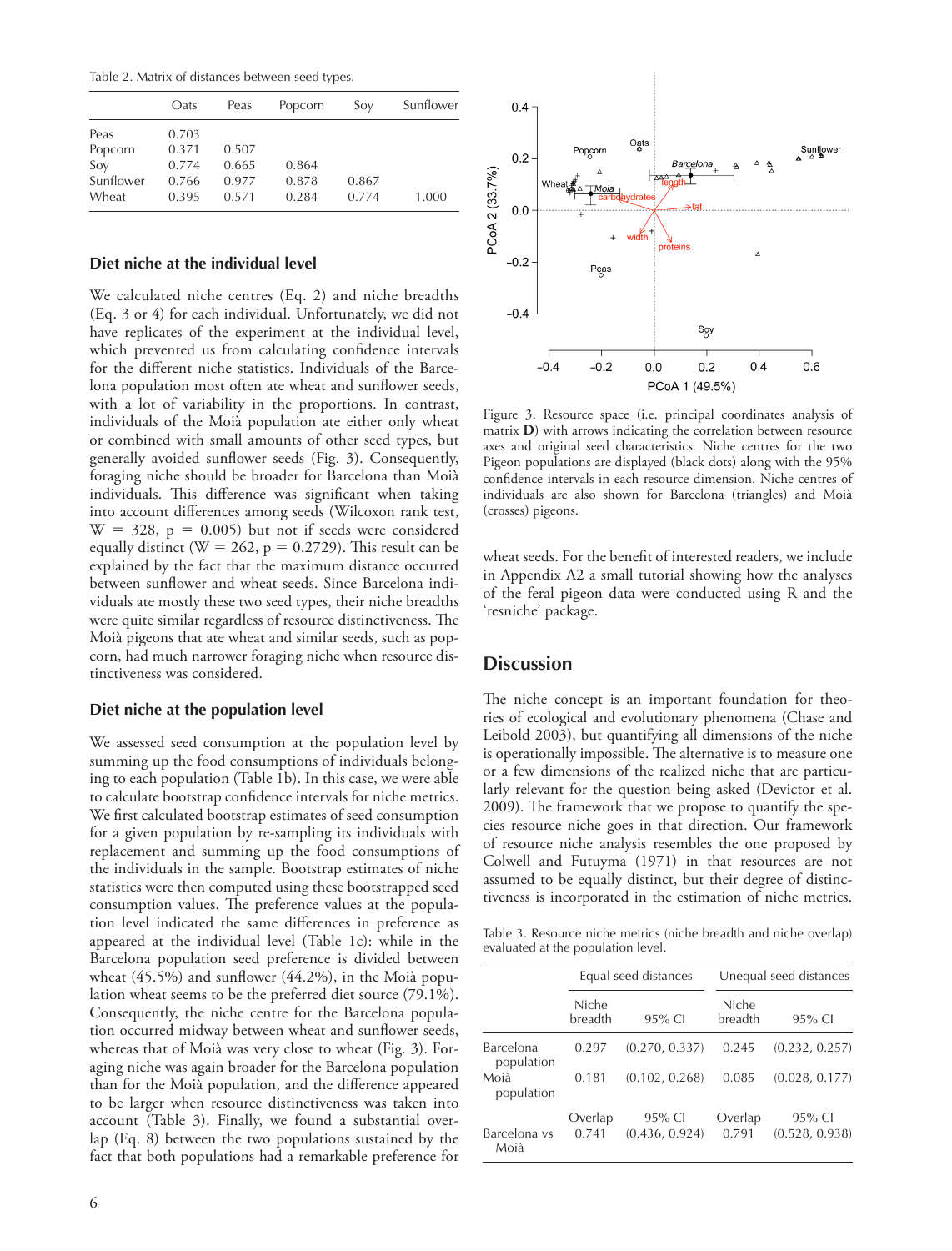This has two main advantages. First, it allows researchers to obtain more accurate estimates of the resource niche of the species. The fact that some resources are more similar among them than when compared to others may lead to inaccurate estimates of the niche metrics if this unequal resemblance is ignored, entailing a loss of ecologically relevant information that may cause an underestimation of existing differences among the studied organisms. Our analysis of pigeons' diet illustrates well this problem. There were niche breadth differences between populations, but these differences would not have been detected if we had not taken into account the differences between resources. The second advantage of taking into account resource distinctiveness appears when the investigator him/herself has to define the niche categories. The advantage is that the niche metrics become less influenced by the way resources are defined by the researcher (Abrams 1980). That is, if the researcher defines two resource categories that are found to be equivalent, then the two categories will lie in the same position of the resource space and the resource metrics (centre, breadth, overlap and displacement) will not be affected (Appendix A1.2).

While our approach resembles in important aspects that proposed by Colwell and Futuyma (1971), it also shows notable differences, most of them already mentioned in the Introduction. The possibility of displaying the niche of species in the resource space is an important advantage of the framework presented here, because it helps address a number of ecological questions. For example, the resource space may be useful to track niche displacements in terms of both direction and intensity, a tool that may for instance be useful to study niche shifts during ontogeny or to describe how resource partitioning changes across seasons or environmental conditions (Bolnick et al. 2002, 2003). Regarding the resource space itself, we required above that **D** should be a Euclidean distance matrix. If **D** is non-Euclidean, negative eigenvalues will appear in the PCoA. In that case, one can still represent the real subspace of the relationships between resources in an ordination graph. The distance between niche centres can still be computed using the full resource space (Anderson 2006, Anderson et al. 2006), but negative niche displacements may occur. Incidentally, note that the resource niche can be complementarily studied using canonical ordinations, which allow one to relate the resource preferences of species to a set of explanatory factors. For example, Vitt and Pianka (2005) used canonical correspondence analysis to show the relationships between diet and phylogeny in squamate reptiles.

While our approach may have broad applications in ecology and evolution, it may prove particularly useful in those areas where the resemblance between resources is expected to influence the results. One of these areas is the study of resource niche partitioning and individual specialization (Bolnick et al. 2002, 2003). Given that different organisms may have morphological (Herrel et al. 2009), physiological and behavioural constrictions that limit their ability to exploit certain resources (Werner and Sherry 1986, Bolnick et al. 2003), not taking into account the resemblance between resources may cause an underestimation of the differences among the studied organisms. Our analysis of the dietary niche of feral pigeons illustrates this point well. Another area that can benefit from our approach is macroecology, where it is common to compare species with very distinct ecological requirements and where the resemblances between resources are unlikely to be equivalent. As highlighted by Chase and Leibold (2003), current niche theory is often too narrowly focused on explaining species interactions at local scale, where population dynamics is the only process present. However, many fundamental ecological questions occur at larger scales, where colonization and extinction dynamics play a dominant role (Owens and Bennett 2000, Cassey et al. 2004). To conclude, if we want to fully understand the forces that shape the ecological niche of organisms and that affect almost all aspects of their lives, we need to start improving the accuracy and precision of the resource niche metrics. By extending the classical resource niche metric approaches, we hope that the proposed framework will help addressing a variety of questions concerning the ecological niche in novel and promising ways.

*Acknowledgements* **–** This research was funded by NSERC grant no. 7738 to PL. MDC was supported by a Beatriu de Pinós postdoctoral grant (2009 BP-B 00342) from the Catalan Agency for Management of Univ. and Research Grants, DS by a Proyecto de Investigación (CGL2007-66257) and a Consolider project (CSD 2008-00040) from the Spanish government, OL by a Ph.D. fellowship (FPI BES2008-007095) from the Spanish government. We would like to thank Lluís Brotons for an additional critical review of the manuscript.

# **References**

- Abrams, P. 1980. Some comments on measuring niche overlap. – Ecology 61: 44–49.
- Anderson, M. J. 2006. Distance-based tests for homogeneity of multivariate dispersions. – Biometrics 62: 245–53.
- Anderson, M. J. et al. 2006. Multivariate dispersion as a measure of beta diversity. – Ecol. Lett. 9: 683–693.
- Austin, M. P. and Smith, T. M. 1989. A new model for continuum concept. – Vegetatio 83: 35–47.
- Blüthgen, N. et al. 2006. Measuring specialization in species interaction networks. – BMC Ecol. 6: 9.
- Bolnick, D. I. et al. 2002. Measuring individual-level resource specialization. – Ecology 83: 2936–2941.
- Bolnick, D. et al. 2003. The ecology of individuals: incidence and implications of individual specialization. – Am. Nat. 161: 1–28.
- Calenge, C. and Basille, M. 2008. A general framework for the statistical exploration of the ecological niche. – J. Theor. Biol. 252: 674–685.
- Cassey, P. et al. 2004. Global patterns of introduction effort and establishment success in birds. – Proc. R. Soc. B 271: S405–408.
- Champely, S. and Chessel, D. 2002. Measuring biological diversity using Euclidean metrics. – Environ. Ecol. Stat. 9: 167–177.
- Chase, J. and Leibold, M. 2003. Ecological niches: linking classical and contemporary approaches. – Univ. of Chicago Press.
- Colwell, R. K. and Futuyma, D. J. 1971. On the measurement of niche breadth and overlap. – Ecology 52: 567–576.
- Cuadras, C. M. et al. 1997. The proximity of an individual to a population with applications in discriminant analysis. – J. Classification 14: 117–136.
- Devictor, V. et al. 2009. Defining and measuring ecological specialization. – J. Appl. Ecol. 47: 15–25.
- Feinsinger, P. et al. 1981. A simple measure of niche breadth. – Ecology 62: 27–32.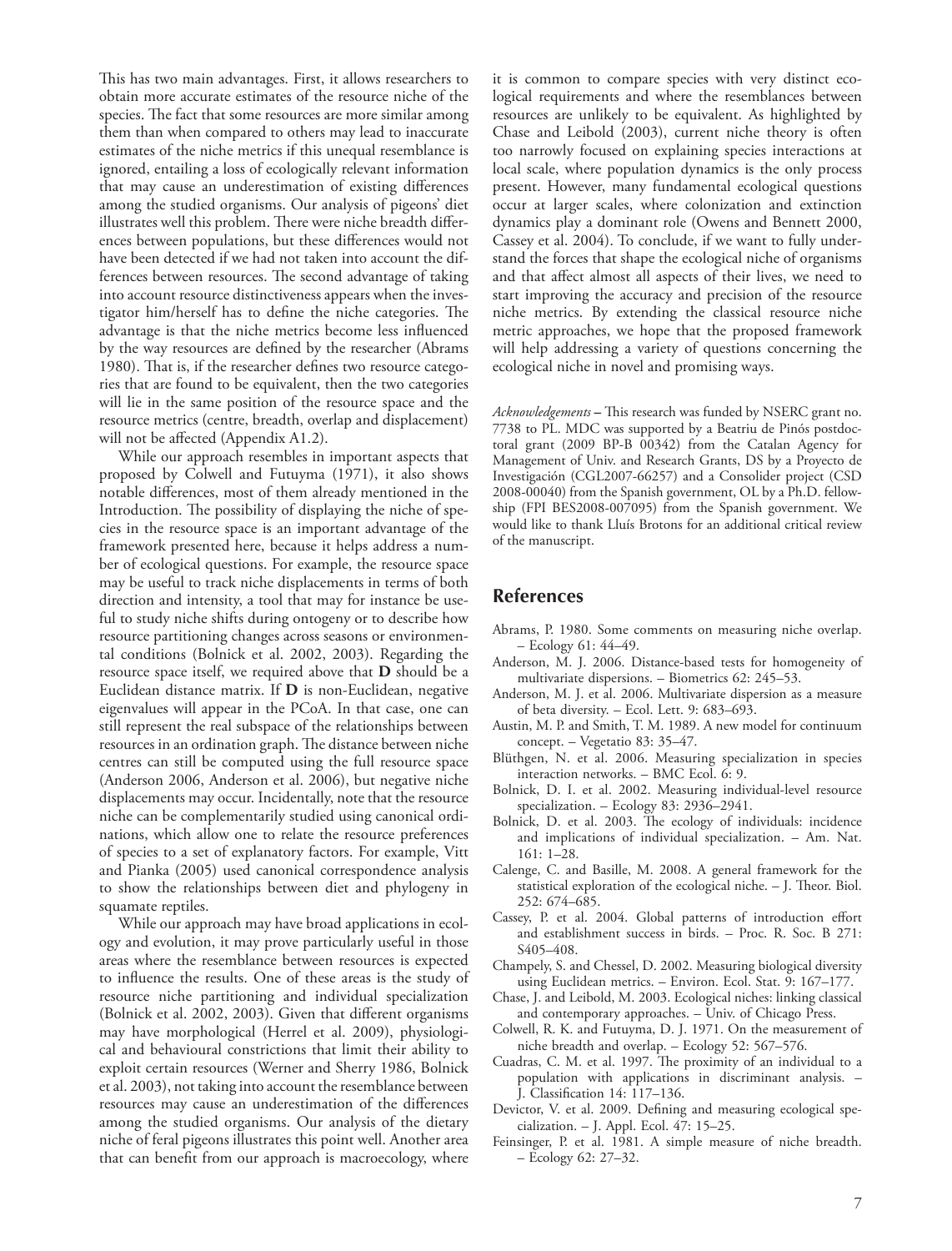- Gordon, I. J. and Illius, A. W. 1989. Resource partitioning by ungulates on the Isle of Rhum. – Oecologia 79: 383–389.
- Gower, J. C. 1966. Some distance properties of latent root and vector methods used in multivariate analysis. – Biometrika 53: 325–338.
- Gower, J. C. and Legendre, P. 1986. Metric and euclidean properties of dissimilarity coefficients. – J. Classification 3: 5–48.
- Griffiths, R. A. 1986. Feeding niche overlap and food selection in smooth and palmate newts, *Triturus vulgaris* and *T. helveticus*, at a pond in mid-Wales. – J. Anim. Ecol. 55: 201–214.
- Hanski, I. 1978. Some comments on the measurement of niche metrics. – Ecology 59: 168–174.
- Herrel, A. et al. 2009. Force–velocity tradeoff in Darwin's finch jaw function: a biomechanical basis for ecological speciation? – Funct. Ecol. 23: 119–125.
- Horn, H. S. 1966. Measurement of "overlap" in comparative ecological studies. – Am. Nat. 100: 419–424.
- Hurlbert, S. 1978. The measurement of niche overlap and some relatives. – Ecology 59: 67–77.
- Hutchinson, G. E. 1957. Concluding remarks. Cold Spring Harbor Symp. Quant. Biol. 22: 415–427.
- Lawlor, L. R. 1980. Overlap, similarity and competition coefficients. – Ecology 61: 245–251.
- Legendre, P. and Legendre, L. 1998. Numerical ecology, 2nd ed. – Elsevier.
- Levins, R. 1968. Evolution in changing environments. Princeton Univ. Press.
- Linton, L. et al. 1981. Resource utilization indices: an assessment. – J. Anim. Ecol. 50: 283–292.
- Manly, B. F. J. 1997. Randomization, bootstrap and Monte Carlo methods in biology. Texts in statistical science series. – Chapman and Hall.
- Mueller, L. D. and Altenberg, L. 1985. Statistical inference on measures of niche overlap. – Ecology 66: 1204–1210.
- Mysterud, A. 2000. Diet overlap among ruminants in Fennoscandia. – Oecologia 124: 130–137.
- Owens, I. P. F. and Bennett, P. M. 2000. Ecological basis of extinction risk in birds: habitat loss versus human persecution and introduced predators. – Proc. Natl Acad. Sci. USA 97: 12144–12148.
- Pavoine, S. et al. 2005. Measuring diversity from dissimilarities with Rao's quadratic entropy: are any dissimilarities suitable? – Theor. Popul. Biol. 67: 231–239.
- Peterson, A. T. et al. 1999. Conservatism of ecological niches in evolutionary time. – Science 285: 1265–1267.
- Phillimore, A. et al. 2006. Ecology predicts large scale patterns of phylogenetic diversification in birds. – Am. Nat. 168: 220–229.
- Pianka, E. R. 1974. Niche overlap and diffuse competition. Proc. Natl Acad. Sci. USA 71: 2141–2145.
- Pulliam, H. R. 2000. On the relationship between niche and distribution. – Ecol. Lett. 3: 349–361.
- Rao, C. R. 1982. Diversity and dissimilarity coefficients: a unified approach. – Theor. Popul. Biol. 21: 24–43.
- Ricklefs, R. and Lau, M. 1980. Bias and dispersion of overlap indices: results of some Monte Carlo simulations. – Ecology 61: 1019–1024.
- Ricotta, C. and Szeidl, L. 2006. Towards a unifying approach to diversity measures: bridging the gap between the Shannon entropy and Rao's quadratic index. – Theor. Popul. Biol. 70: 237–243.
- Ricotta, C. and Marignani, M. 2007. Computing Β-diversity with Rao's quadratic entropy: a change of perspective. – Div. Distr. 13: 237–241.
- Rotenberry, J. T. and Wiens, J. A. 1980. Habitat structure, patchiness and avian communities in North American steppe vegetation: a multivariate analysis. – Ecology 61: 1228–1250.
- Sale, P. F. 1974. Overlap in resource use, and interspecific competition. – Oecologia 17: 245–256.
- Schoener, T. 1970. Non-synchronous spatial overlap of lizards in patchy environments. – Ecology 51: 408–418.
- Shimatani, K. 2001. On the measurement of species diversity incorporating species differences. – Oikos 93: 135–147.
- Slobodchikoff, C. and Schulz, W. 1980. Measures of niche overlap. – Ecology 61: 1051–1055.
- Smith, E. P. 1982. Niche breadth, resource availability and inference. – Ecology 63: 1675–1681.
- Thuiller, W. et al. 2004. Relating plant traits and species distributions along bioclimatic gradients for 88 Leucadendron taxa. – Ecology 85: 1688–1699.
- Vandermeer, J. H. 1972. Niche theory. Annu. Rev. Ecol. Syst. 3: 107–132.
- Vitt, L. J. and Pianka, E. R. 2005. Deep history impacts presentday ecology and biodiversity. – Proc. Natl Acad. Sci. 102: 7877–7881.
- Werner, T. K. and Sherry, T. W. 1987. Behavioral feeding specialization in *Pinaroloxias inornata*, the "Darwin's finch" of Cocos Island, Costa Rica. – Proc. Natl Acad. Sci. USA 84: 5506–5510.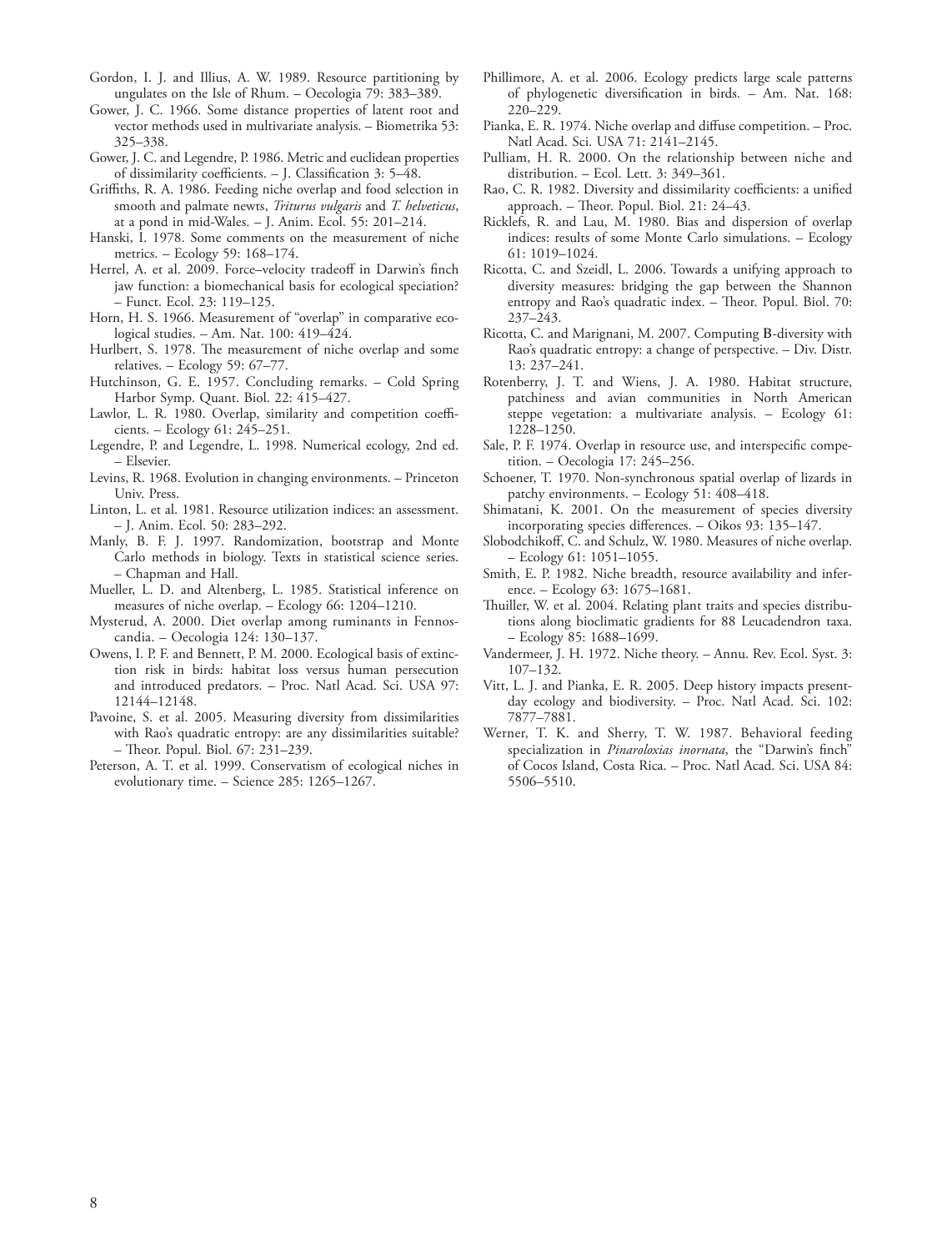# **Mathematical proofs**

# A1.1 O<sub>D</sub> equals O for maximally distinct resources

A demonstration can be found in Shimatani (2001) for the relationship between Rao's diversity coefficient and the Simpson index when species are equivalent in species diversity assessments. We include here a similar proof that applies to  $O_D$  in the current context. For maximally distinct resources, the matrix of resource distances **D** is defined as:

$$
d_{jk} = \begin{cases} 1 \text{ if } j \neq k \\ 0 \text{ if } j = k \end{cases}
$$
 (A1)

In that case the sums of distances weighted by species preferences are:

$$
\sum_{j=1}^{r} \sum_{k=1}^{r} f_j f_k d_{jk}^2 = \sum_{j=1}^{r} f_j \sum_{k \neq j}^{r} f_k
$$

$$
= \sum_{j=1}^{r} f_j (1 - f_j) = 1 - \sum_{j=1}^{r} f_j^2
$$
(A2)

and 
$$
\sum_{j=1}^{r} \sum_{k=1}^{r} f_{1j} f_{2k} (1 - d_{jk}^2) = \sum_{j=1}^{r} f_{1j} f_{2j}
$$
 (A3)

Using Eq. A2 and A3 is easy to see that  $O_D$  becomes:

$$
O_D = \frac{\sum_{j=1}^{r} f_{1j} f_{2j}}{\sqrt{\sum_{j=1}^{r} f_{1j}^2 \times \sum_{j=1}^{r} f_{2j}^2}}
$$
(A4)

### A1.2 Proof of invariance of  $B_D$  and  $O_D$  to the **subdivision of resources**

Say a given resource *j* is split into two resources *j'* and *j''*. In that case the observed preference values should be additive:

$$
f_{j'} + f_{j''} = f_j \tag{A5}
$$

If two resources are considered of equal characteristics, then they should lie in the same point of the resource space, and we should have for any resource *k*:

$$
d_{j'k} = d_{j'k} = d_{jk} \tag{A6}
$$

Therefore, again for any resource *k*, we should have:

$$
f_j f_k d_{j'k}^2 + f_{j''} f_k d_{j''k}^2 = f_j f_k d_{jk}^2 + f_{j''} f_k d_{jk}^2
$$
  
=  $(f_{j'} + f_{j''}) f_k d_{jk}^2 = f_j f_k d_{jk}^2$  (A7)

and similarly  $f_{1j'} f_{2k} (1 - d_{j'k}^2) + f_{1j''} f_{2k} (1 - d_{j''k}^2)$ (A8)

$$
= \dots =_{(A.6)} f_{1j} f_{2k} (1 - d_{jk}^2)
$$

We have shown that splitting a resource into two does not have any effect on the sums of distances weighted by species preferences.

# **Reference**

Shimatani, K. 2001. On the measurement of species diversity incorporating species differences. - Oikos 93: 135–147.

# **Appendix A2**

# **Using R and the 'resniche' package for the dietary analysis of feral pigeons**

In this Appendix we give a few tips on how to use the "resniche" R package (ver. 1.3.0). As an example, we reproduce the calculations and plots carried out for the analysis of the dietary niche of the two feral pigeon populations (see main text). After installing the "resniche" package (it can be downloaded from <http://sites.google.com/site/miqueldecaceres/>), we start by loading it onto our workspace:

library (resniche)

For our example, we also need three data items in our R console workspace: two 'dataframe' objects containing the seed consumption of each of the two pigeon populations – called diet.barcelona and diet.moia – and a 'dist' object containing the distance between resources – called dfood. Users will need to import their own data sets, but we provide the data for this example within the library. We load the three data sets using:

 $>$  data (pigeons)

Resource use data must be non-negative and columns represent resource types. With this information, we are prepared to start calculating niche metrics for individual pigeons and for whole populations.

## **A2.1 Dietary niche analysis at the individual level**

The following lines yield individual niche breadths:

 $>$  nichevar (P = diet.barcelona)  $>$  nichevar (P = diet.moia)

Since we do not specify any distance matrix for resource resemblance, the 'nichevar' function (and all the other functions for niche metrics) will assume equal resource resemblance. In order to provide this information, we need to add  $'D = dfood'$  to our call:

 $>$  nichevar (P = diet.barcelona, D = dfood)  $>$  nichevar (P = diet.moia, D = dfood)

Another niche feature we may want to calculate is the niche center of each individual in the resource space:

 $>$  centr.b  $<$  -nichecentroid (P = diet.barcelona, D = dfood)